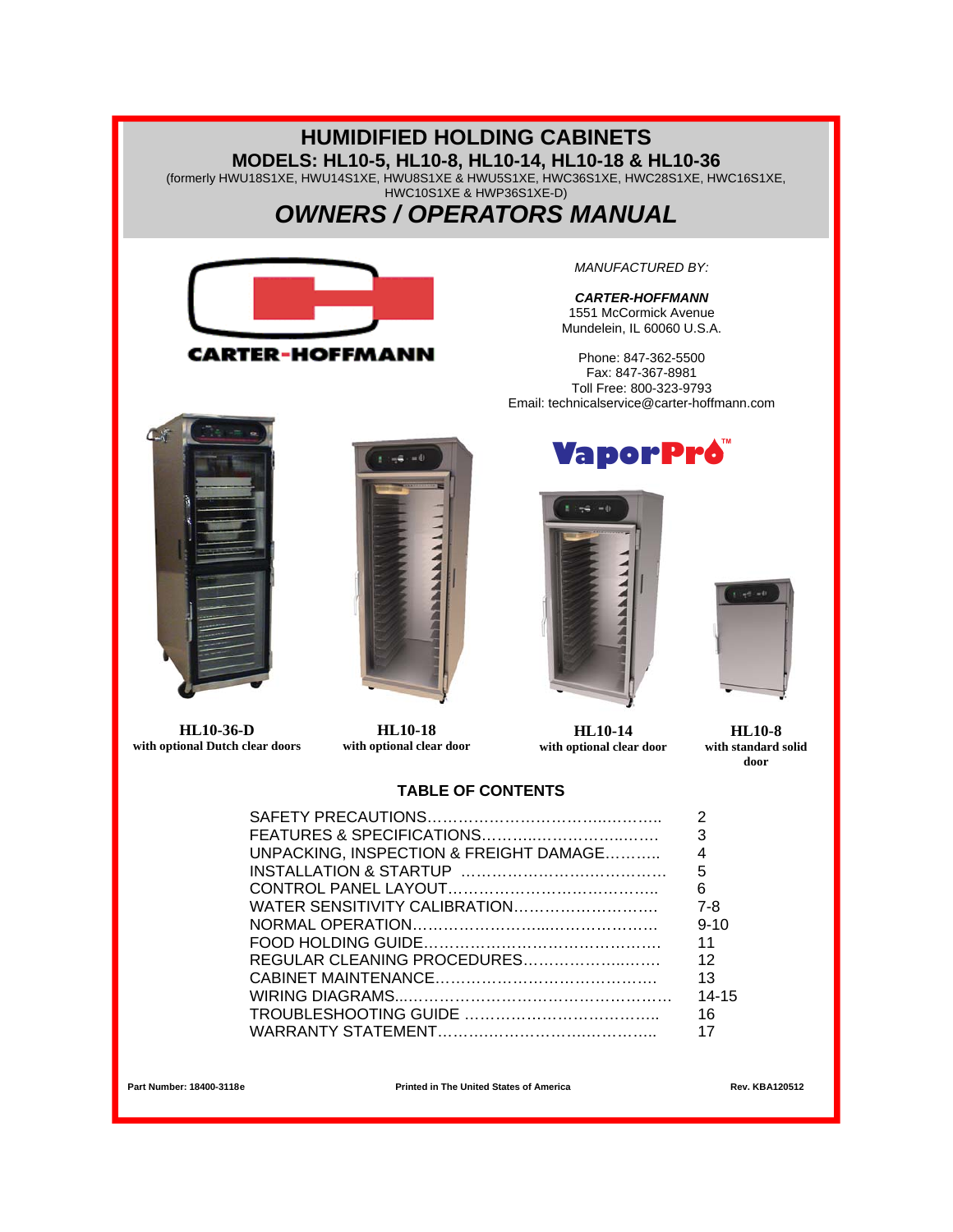## **SAFETY PRECAUTIONS**



### **WARNING: ELECTRIC SHOCK HAZARD**

All service requiring access to non-insulated components must be performed by qualified service personnel. Failure to heed this warning may result in severe electric shock.



### **CAUTION: ELECTRIC SHOCK HAZARD**

Disconnect this appliance from electrical power before performing any maintenance or service.



### **CAUTION: BURN HAZARD**

Exposed metal surfaces can be hot to the touch and may cause burns.



### **CAUTION: STEAM HAZARD**

This cabinet produces steam and may cause burns. Use caution when opening the doors for escaping steam.

### **IMPORTANT SAFETY INSTRUCTIONS**

When using electrical appliances basic safety precautions should be adhered to, including the following:

- 1) Be familiar with the appliance use, limitations and associated restrictions. Operating instructions must be read and understood by all persons using or installing this appliance.
- 2) This appliance must be grounded. Connect only to properly grounded outlet.
- 3) Use this appliance only for its intended purpose as described in the manual.
	- a. This equipment is specifically designed to hold pre-cooked food at temperature.
		- b. This equipment is intended for use in commercial establishments only.
	- c. This equipment is not designed for industrial or laboratory use.
- 4) Cleanliness of this appliance and its accessories are essential to good sanitation.
- 5) DO NOT submerge this appliance in water. This appliance is not jet stream approved. DO NOT direct water jet or steam jet at this appliance, or at any control panel or wiring. DO NOT splash or pour water on, in or over any controls, control panel or wiring. DO NOT use corrosive chemicals or vapors in this appliance.
- 6) DO NOT store this appliance outdoors. DO NOT use this product near water for example, near a kitchen sink, in a wet basement, or near a swimming pool, and the like.
- 7) DO NOT operate this appliance if it has a damaged cord or plug, if it is not working properly, or if it has been damaged or dropped. Do not immerse cord or plug in water, keep cord away from heated surfaces, and do not let cord hang over edge of table or counter.
- 8) DO NOT cover or block any openings on the appliance.
- 9) **Only qualified service personnel should service this appliance.**

**NOTE:** The technical content of this manual, including any wiring diagrams, schematics, parts breakdown illustrations and/or adjustment procedures, is **intended for use by qualified technical personnel** and is subject to change without notice.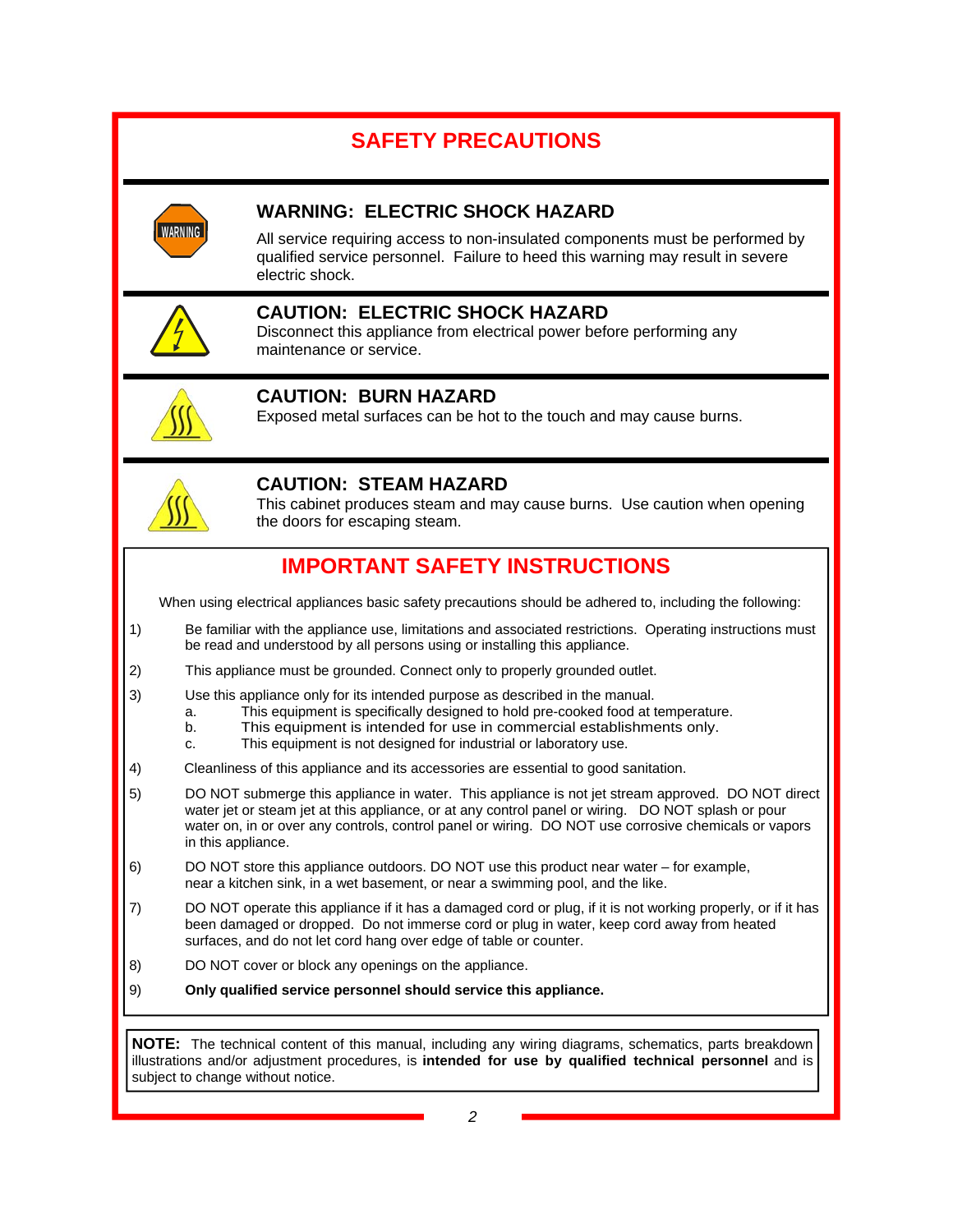### **FEATURES & SPECIFICATIONS**

Top-mounted enclosed water reservoir cannot be contaminated by food debris.



Off-the-shelf standard size pan is easy to clean and inexpensive to replace.

- Precision-engineered heat ducts with blower for even heat and humidity. 90% humidity attainable at high tempera-tures.
- Digitally controlled and monitored heat and humidity levels with autofill water connection.
- Can be operated with or without humidity.
- Low water indicator light and setting recovery button.
- Under-counter, 1/2-size, 3/4 size and full size cabinets.
- All swivel heavy-duty casters, front casters fitted with brakes.
- Stainless steel doors are standard, optional clear doors field reversible.
- Top-mounted enclosed water reservoir cannot be contami-nated by food debris.
- Off-the-shelf standard pan is easy to clean and inexpensive to replace.
- Adjustable universal stainless steel pan slides are standard; Fixed angle slides for 18"x26" pans are optional



Condensation drip trough

| Cabinets with Adjustable Universal Slides for 12"x20" Pans, 18" x 26" Trays and Gastronorm Pans |                                                                                                            |    |                                       |                                                                          |                      |                                                      |                  |                                             |                                                    |
|-------------------------------------------------------------------------------------------------|------------------------------------------------------------------------------------------------------------|----|---------------------------------------|--------------------------------------------------------------------------|----------------------|------------------------------------------------------|------------------|---------------------------------------------|----------------------------------------------------|
| <b>Model</b><br><b>Number</b>                                                                   | <b>Pan/Trav</b><br><b>Capacity</b><br>Adjustable spacing from<br>1.5" to 3" centers<br>$12"x20"$ $18"x26"$ |    | <b>Slide Pairs</b><br><b>Provided</b> | <b>Inside</b><br><b>Working</b><br><b>Height</b><br>in $(\overline{mm})$ | <b>Height</b>        | <b>Overall Dimensions</b><br><b>Depth</b><br>in (mm) | <b>Width</b>     | <b>Caster</b><br><b>Diameter</b><br>in (mm) | Class 100<br><b>Shipping</b><br>Weight<br>Ibs (kg) |
| HL10-5<br>(under-counter)                                                                       | 10                                                                                                         | 5  | 5                                     | 15-5/16<br>(389)                                                         | $33 - 1/2$<br>(851)  | $33 - 1/16$<br>(840)                                 | 28 3/16<br>(716) | 3<br>(76)                                   | 271<br>(123)                                       |
| <b>HL10-8</b><br>$(1/2$ size)                                                                   | 16                                                                                                         | 8  | 8                                     | 24-15/16<br>(633)                                                        | $45 - 1/2$<br>(1156) | $33 - 1/16$<br>(840)                                 | 28 3/16<br>(716) | 5<br>(127)                                  | 322<br>(146)                                       |
| HL10-14<br>$(3/4$ size)                                                                         | 28                                                                                                         | 14 | 14                                    | $42 - 1/2$<br>(1080)                                                     | 64-3/8<br>(1635)     | $33 - 1/16$<br>(840)                                 | 28 3/16<br>(716) | 5<br>(127)                                  | 423<br>(192)                                       |
| HL10-18<br>(full size)                                                                          | 36                                                                                                         | 18 | 18                                    | $54 - 1/2$<br>(1384)                                                     | 76-3/8<br>(1940)     | $33 - 1/16$<br>(840)                                 | 28 3/16<br>(716) | 5<br>(127)                                  | 495<br>(225)                                       |

| Cabinet with Sliding Shelves for Pizza Boxes up to 16", 16" Round Pans & 18"x26" Sheet Pans |                                                             |              |                                   |                                           |               |                                           |              |                                  |                                               |
|---------------------------------------------------------------------------------------------|-------------------------------------------------------------|--------------|-----------------------------------|-------------------------------------------|---------------|-------------------------------------------|--------------|----------------------------------|-----------------------------------------------|
| <b>Model</b><br><b>Number</b>                                                               | <b>Pan/Tray Capacity*</b><br><b>Pizza Boxes</b><br>or $16"$ | 18"x 26"     | <b>Shelves</b><br><b>Provided</b> | <b>Inside</b><br><b>Working</b><br>Height | <b>Height</b> | <b>Overall Dimensions</b><br><b>Depth</b> | <b>Width</b> | <b>Caster</b><br><b>Diameter</b> | Class 100<br><b>Shipping</b><br><b>Weight</b> |
|                                                                                             | <b>Round Pans</b>                                           | <b>Travs</b> | in (mm)                           | in (mm)                                   |               | in (mm)                                   |              | in (mm)                          | $\mathsf{libs}(\mathsf{kq})$                  |
| HL10-36                                                                                     | 36                                                          | 18           | 18                                | 56                                        | $77 - 1/4$    | $38 - 1/2$                                | $25 - 5/8$   | 5                                | 529                                           |

\* Channel slides fitted with wire pull-out shelves at

3" spacing.

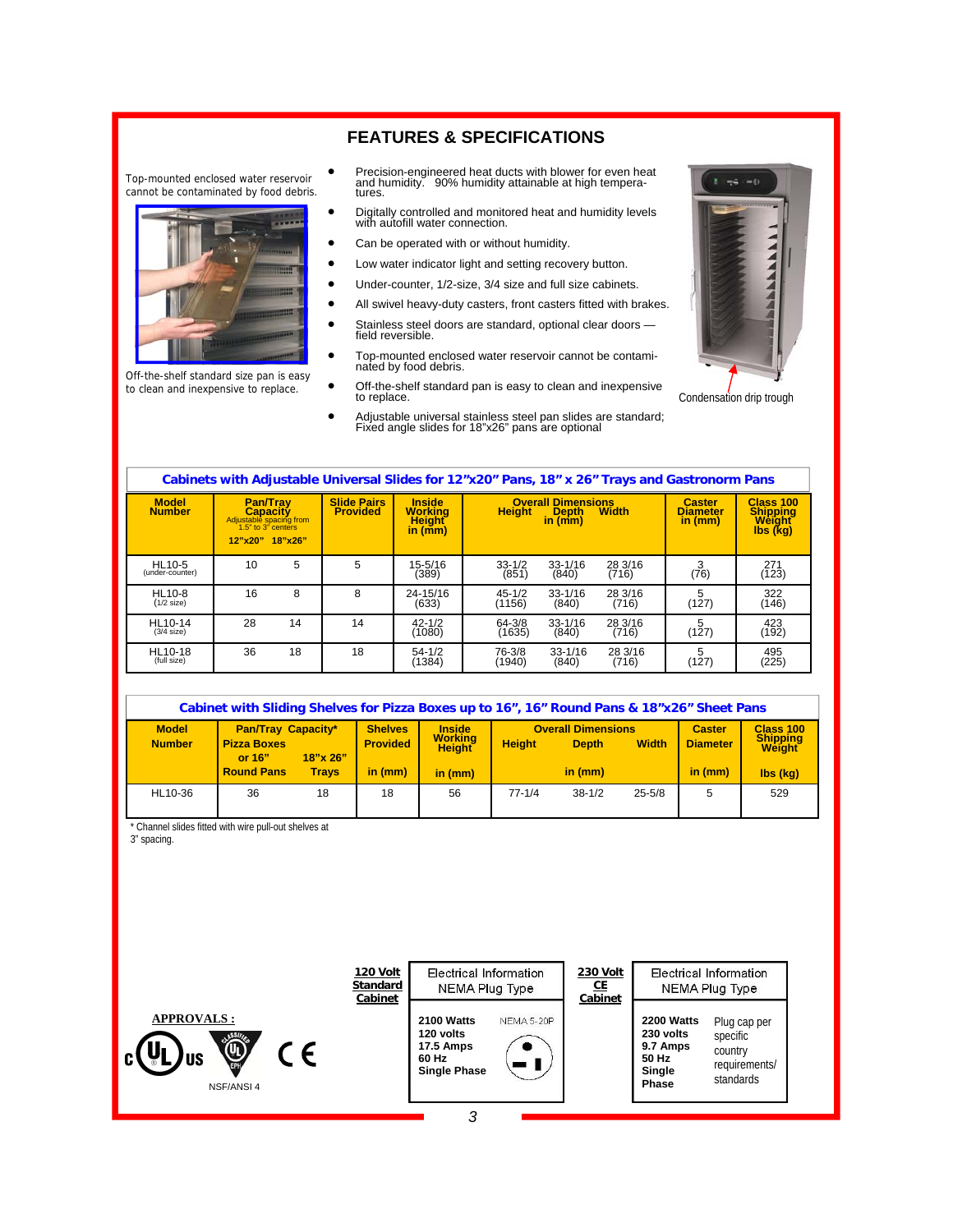# **UNPACKING AND INSPECTION**

This appliance should be thoroughly cleaned prior to use.

See the CLEANING INSTRUCTIONS in this manual.

### **NOTE: DO NOT** discard

the carton or other packing materials until you have inspected the appliance for hidden damage and checked it for proper operation.

Refer to *SHIPPING DAMAGE CLAIM PROCEDURE* on bottom of this page.

- 1. Remove the cabinet from shipping carton, ensuring that all packing materials and protective plastic have been removed from the unit.
- 2. Inspect all components for completeness and condition.

 - tray racks: Qty 2—one on each side of the cabinet. HWC cabinets will have angle slides welded to the tray racks. HWU cabinets will include a separate box of universal tray slides, located on the bottom of the cabinet

- condensation drip trough
- amber plastic water reservoir
- 3. If any freight damage is present, a freight claim must be filed immediately with the shipping company.
- 4. **Freight damage is not covered under warranty**.
- 5. Check to insure all components are included: cabinet, instruction packet and additional accessories: amber water reservoir, stainless steel water trough.
- 6. Read operation instructions completely.
- 7. Appliance should be thoroughly cleaned before use. See CLEANING INSTRUCTIONS in this manual.

#### **FREIGHT DAMAGE PROCEDURE**

**NOTE:** For your protection, please note that equipment in this shipment was carefully inspected and packaged by skilled personnel before leaving the factory. Upon acceptance of this shipment, the transportation company assumes full responsibility for its safe delivery.

#### **IF SHIPMENT ARRIVES DAMAGED:**

- 1. **VISIBLE LOSS OR DAMAGE:** Be certain that any visible loss or damage is noted on the freight bill or express receipt, and that the note of loss or damage is signed by the delivery person.
- 2. **FILE CLAIM FOR DAMAGE IMMEDIATELY:** Regardless of the extent of damage. **Contact your dealer immediately.**
- 3. **CONCEALED DAMAGE:** If damage is unnoticed until the merchandise is unpacked, notify the transportation company or carrier immediately, and then file a "CONCEALED DAMAGE" claim with them. This should be done within fifteen (15) days from the date the delivery was made to you. **Be sure to retain the container for inspection**.

Carter-Hoffmann cannot assume liability for damage or loss incurred in transit, **freight damage is not covered under warranty**. We will, however, at your request, supply you with the necessary documents to support your claim.

#### *GROUNDING INSTRUCTIONS*

This appliance is equipped with a cord having a grounding wire with a grounding plug which must be plugged into an outlet that is properly installed and grounded. In the event of an electrical short circuit, grounding reduces the risk of electric shock by providing an escape wire for the electric current.

**WARNING—Improper use of the grounding can result in a risk of electric shock.** Consult a qualified electrician or service agent if the grounding instructions are not completely understood, or if doubt exists as to whether the appliance is properly grounded.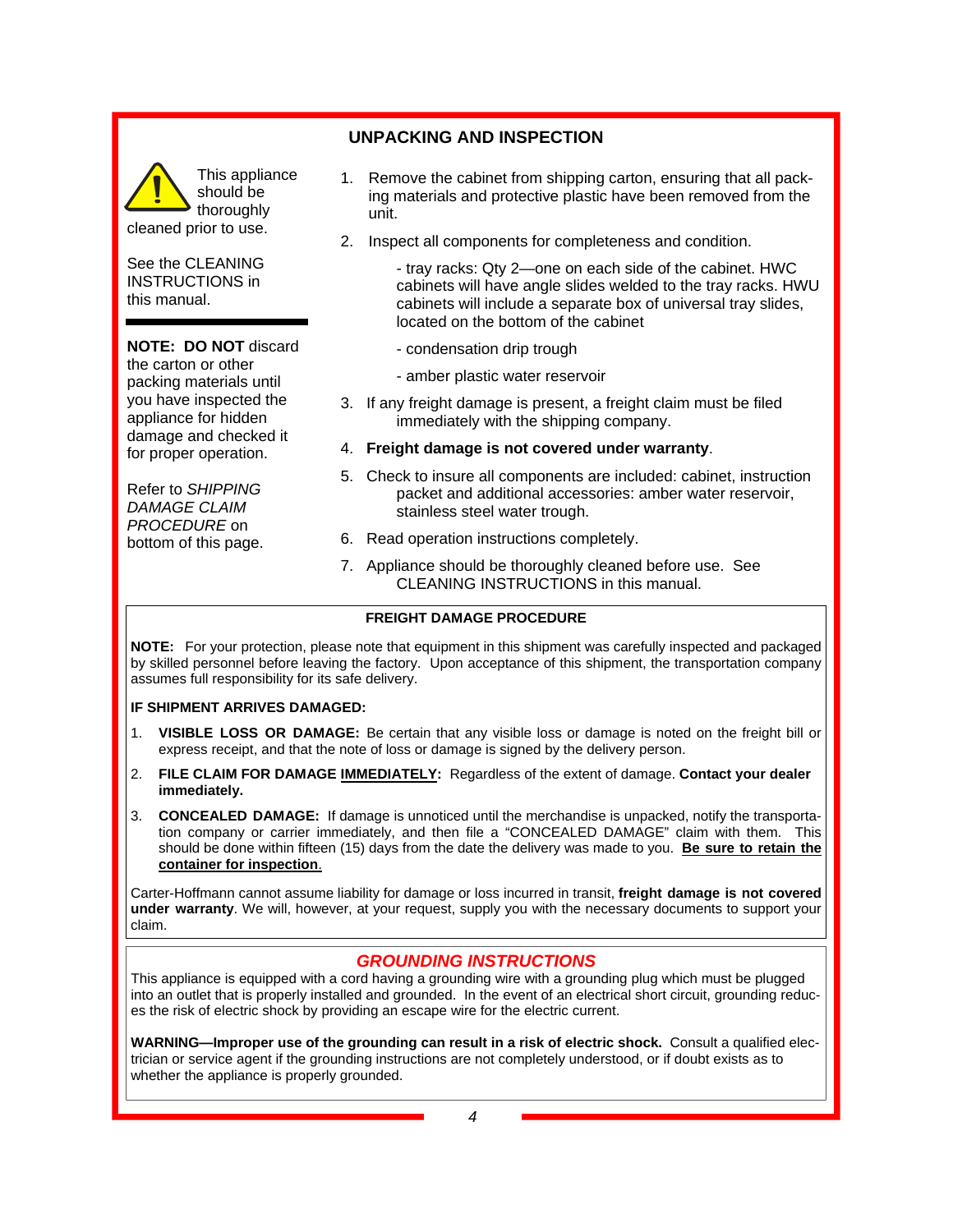#### **WARNING: WARNING Risk of personal injury**  Installation procedures must

### **INSTALLATION and STARTUP**

#### **LOCATION**

For proper operation and maximum performance, locate the unit in an ambient air temperature of 70ºF (21ºC).

Avoid placement in areas near exhaust fans or where there are active air movements.

For safe operation and maximum performance, locate the unit at least 2" from any wall or combustible material.

Unit must be on a solid level surface.

#### **STARTUP**

- 1. Prior to use, thoroughly clean the interior of the unit and the water reservoir, per the instructions in this manual.
- 2. Install water trough at base of door. Keyhole cutouts will fit over bolts at base of door. Slide trough until the ends are flush with the edges of the door.



Keyhole cutouts—fit over shoulder bolts located at the base of the door.

- 3. If the cabinet is an HWU, install the universal pan slides in each tray rack located at each side of the cabinet. Standard spacing is every other slot (3" or 76 cm apart). Begin with the lowest slot at the bottom of the cabinet and work your way up. Hold the slide at an angle and line up the tabs at either end with the slots in the tray rack. Slide the tabs into the slots, then tilt the slide down so that it is level.
- 4. Install water reservoir by pulling out the metal frame at the upper left front of the cabinet interior in front of the element. Slide pan up and then forward so that it hangs from inside the metal frame; make sure the element is inside the pan. Push entire assembly back into the cabinet.



- 5. Plug the power cord of the cabinet into a grounded outlet with the proper electrical service. Verify electrical requirements on the Serial Tag located on the side of the cabinet. *Due to the differences in water supply conditions, it may be necessary to calibrate the cabinet to properly sense your water supply. Please see pages 7-8 for the calibration procedures.*
- 6. Set POWER switch to "ON". Set temperature dial to 190°F (88°C). Do not fill humidity pan. Set humidity dial to 0% (off).
- 7. Do not load product into the cabinet. Allow the heat to remove any residual oils which may adhere to inside metal surfaces. A slight emission of smoke is common during the first few hours of operation.

property damage.

### **IMPORTANT: Not under warranty**

be performed by a qualified technician with full knowledge of all applicable electrical codes. Failure could result in personal injury and

Damage to unit due to being connected to the wrong voltage or phase is **NOT** covered by warranty. If necessary, contact a licensed electrician to install an appropriate 20 amp electrical circuit with correct NEMA receptacle. Power cord is 10' long. **DO NOT use an extension cord.** 

**Standard Cabinet Electrical Configuration**  2000 watts, 120 volts, 16.7 A, 60 Hz, 1 Ph, NEMA 5-20P Plug

**Cabinet with CE Electrical Configuration**  2200 watts, 230 volts, 9.7 A, 50 Hz, 1 Ph, Plug cap per specific country requirements/ specifications



### **CAUTION: Electrical Shock Hazard**

The ground prong of the power cord is part of a system designed to protect you from electric shock in the event of internal damage.

DO NOT cut off the large round ground prong or twist a blade to fit an existing receptacle.



#### **WARNING: Risk of personal injury**

Unit is not waterproof, to avoid electrical shock, keep unit and counter from being submerged in water. Do not operate if unit has been in contact with water.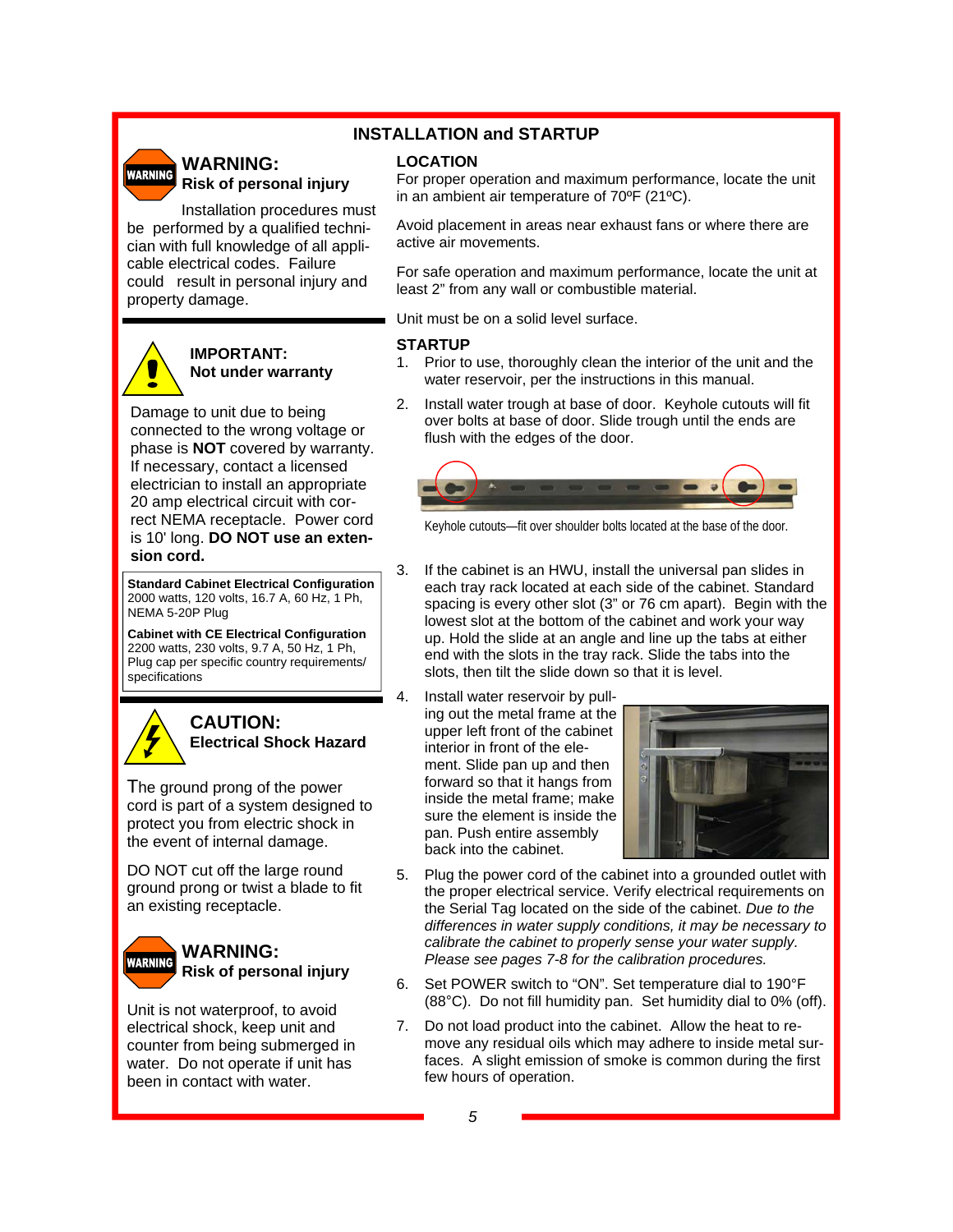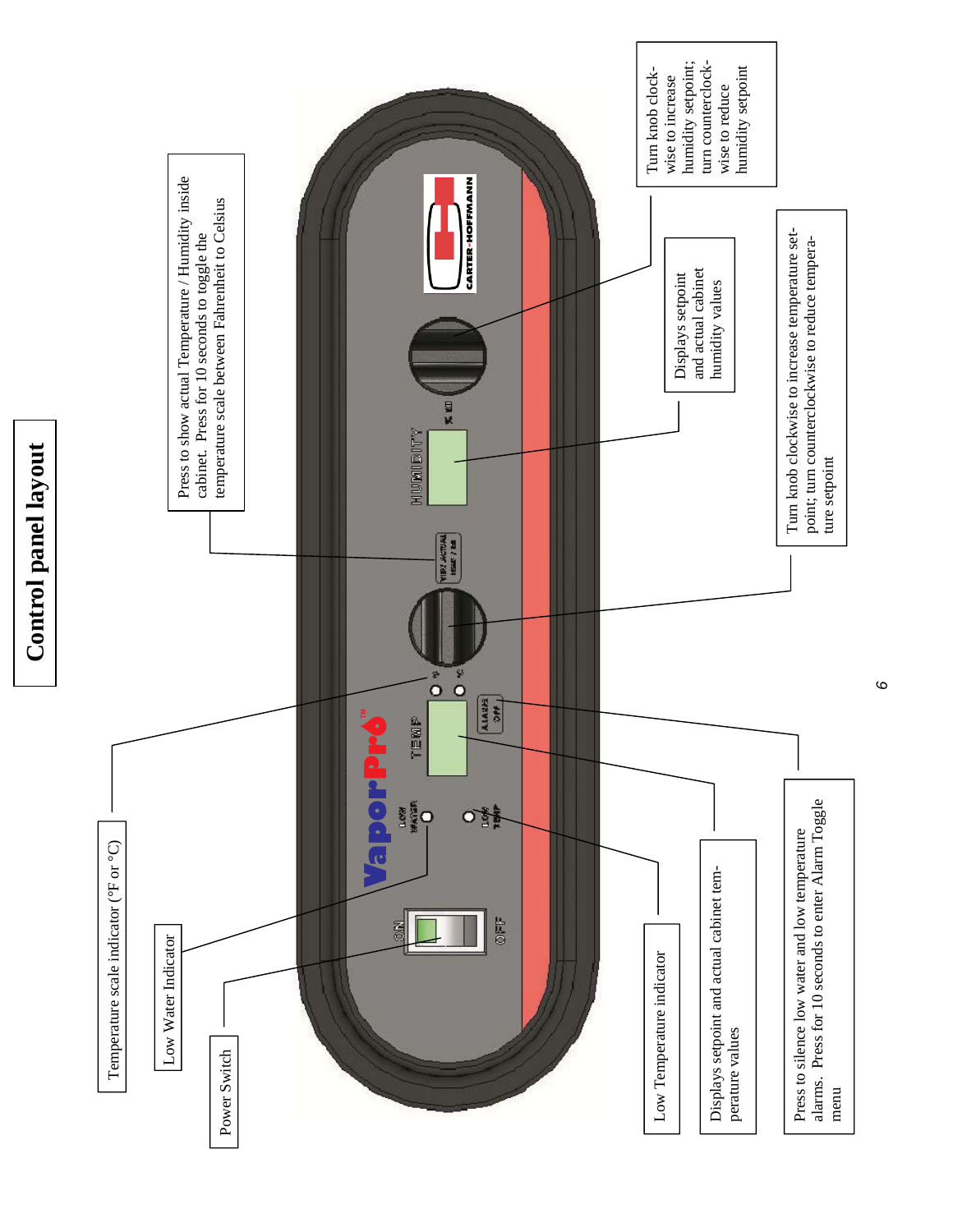### **Water probe sensitivity adjustment procedures**

If, after you have filled the water pan, the "Low Water" alarm is activated, the sensitivity of the water probes may need to be adjusted to detect your quality of water.





**CAUTION: HOT SURFACE** 

Inner surfaces of the unit will be very hot during and after operation.



### **CAUTION: STEAM HAZARD**

This unit produces steam, use caution when cleaning or opening the doors.

- To adjust the water probe sensitivity, follow these steps:
- 1. Turn off power to the unit.
- 2. Completely empty the water pan and replace.
- 3. Push in the humidity adjustment dial. While holding in the dial, turn power back on. Only the cooling fan in the heater compartment should turn on. The temperature display (see illustration below). should show three lines across its bottom and the humidity display should read ten.



4. Slide out the water pan and add water ONLY until the longest probe is in the water. Turn the humidity dial clockwise to increase the sensitivity of the probe (number will increase) until the line farthest to the left on the temperature display moves from the bottom to the top of the display (see illustration below). This probe is now sensing the water.



5. Add more water to the pan until the middle length probe is in the water. Follow the same procedure as in step number four until the middle line on the temperature display moves from the bottom to the top of the display (see illustration below). This probe is now sensing water.

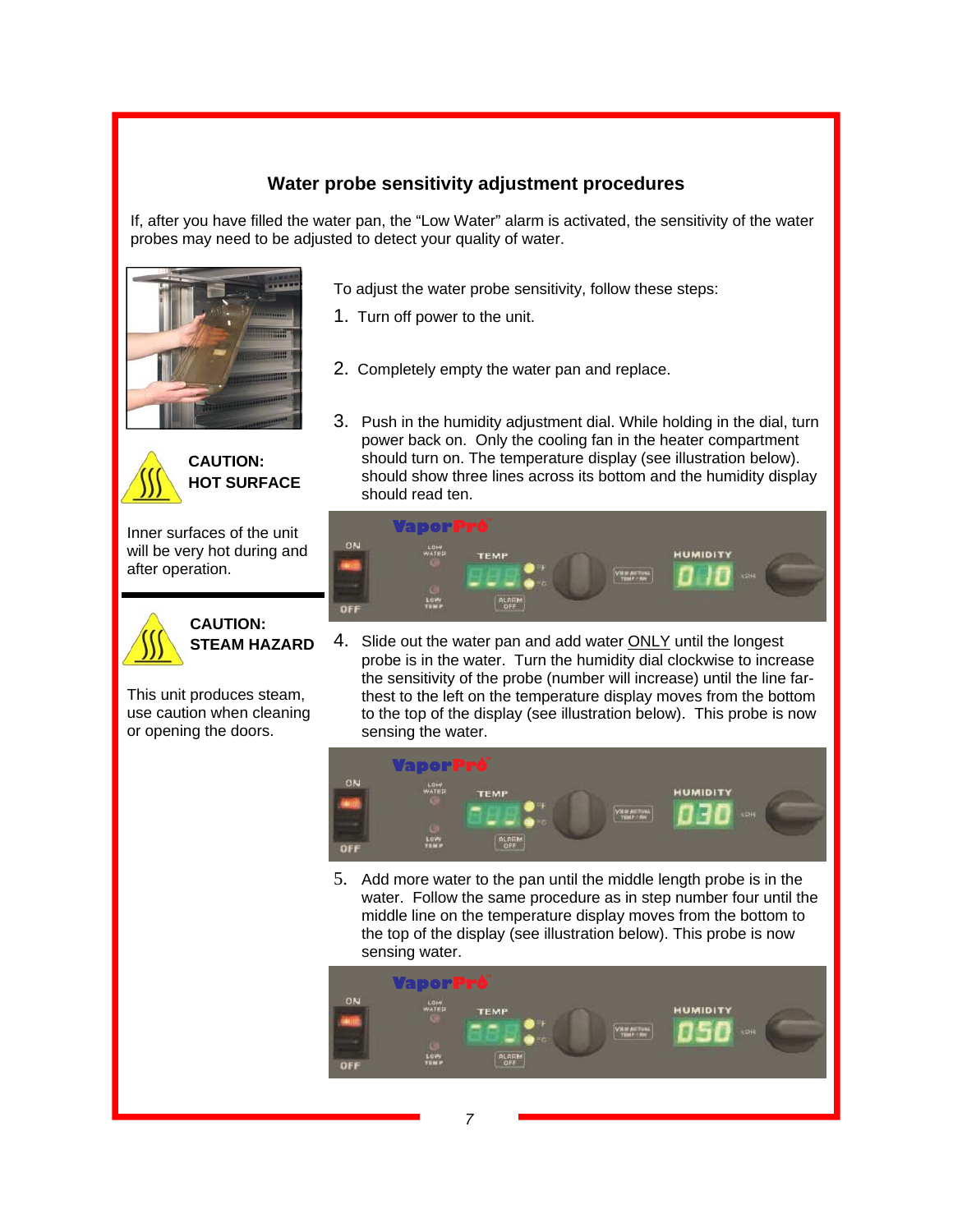### **Water probe sensitivity adjustment procedures (cont.)**



### **CAUTION: HOT SURFACE**

Inner surfaces of the unit will be very hot during and after operation.



This unit produces steam, use caution when cleaning or opening the doors.

6. Add more water to the pan until the shortest probe is in the water. Follow the same procedure as in step number four until the line farthest to the right on the temperature display moves from the bottom to the top of the display (see illustration). This probe is now sensing water.



- 7. When all three lines are at the top of the temperature display, turn off power to the unit. The water probes are now adjusted to sense your quality of water.
- 8. Turn the power back on to the unit for normal operation.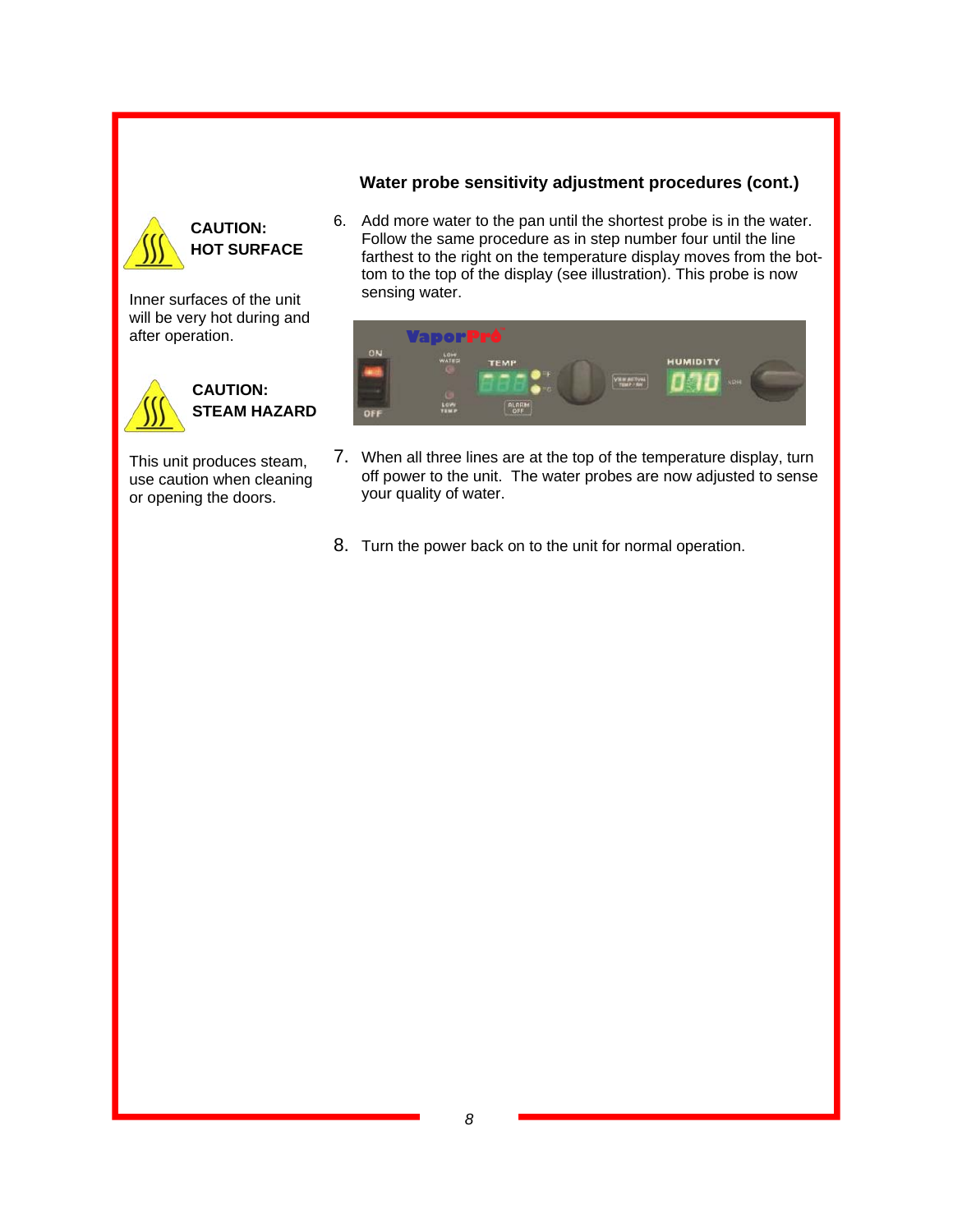### **NORMAL OPERATION**



### **CAUTION: HOT SURFACE**

Inner surfaces of the unit will be very hot during and after operation.

Avoid touching the cabinet when loading or removing product.

#### **Factory default setpoints:**

- temperature: 160ºF (71°C)
- humidity: 50%
- low temp alarm:140ºF(60°C)

#### **Operating ranges:**

- temp alarm: 80ºF-180ºF
- (27-82ºC) - air temp: 90ºF-200ºF
- (32-93ºC)
- humidity: OFF-90%

The factory default for the temperature display is in ºF.

To change the display to read in ºC, push in and hold the view actual button for 10 seconds. The display will now read in ºC.

To change the display temp back to ºF, repeat the same procedure above.



**CAUTION: STEAM HAZARD** 

This unit produces steam, use caution when cleaning or opening the

#### **First Use**

Turn the cabinet on using the power switch located on the far left side of the control panel. Once the switch is turned on, the control display will illuminate.

When the cabinet is first turned on, the temperature display will show the current hardware / software revision, for example: "r26". Then display will then alternately flash "PrE" and the set point values.

To adjust the temperature or humidity setting, rotate the respective dial to the desired set point and stop. After 3 seconds, if either setting is adjusted, the newly adjusted value will be stored in the controllers memory. If the cabinet power is interrupted, the last value set will be the new value restored upon power being restored.

It will take approximately 30 minutes for the cabinet to warm up to a factory default setting of 160ºF (71°C). Once the set point is reached, a short alarm burst will be heard to indicate that the cabinet has reached the set point.

#### **Humidity system**

This holding cabinet is equipped with a water reservoir and automatic fill system (standard) that will be used to humidify the cabinet. The reservoir will not automatically begin to fill until the lowest water level probe is submerged. This is a safety feature that will prevent the automatic fill system from operating if the reservoir has been removed.

To activate the auto fill system, the reservoir must be primed. Pour potable water into the reservoir until the water touches the lowest level probe. Once the lowest probe is in water, the fill valve will turn on and the reservoir will begin to fill. Once the highest level probe senses water, the fill solenoid will turn off.

*Due to the differences in water supply conditions, it may be necessary to calibrate the cabinet to properly sense your water supply. Please see pages 7-8 for the calibration procedures.* 

As the unit maintains the desired humidity level, water will be used from the reservoir. When the water level drops below the low level probe, the fill solenoid will turn on again thus repeating the cycle. The holding cabinet is equipped with a low water alarm, see the following page for details on the alarm system.

Although the cabinet is equipped with an auto fill system, it is not necessary to have the cabinet coupled to a water supply line. The reservoir can be filled manually. As long as the low level probe is in contact with water, the control can maintain the desired humidity setting.

Humidity settings at high levels will cause condensation to collect in the cabinet. A removable condensation trough is located at the base of the door to collect excess water. Check periodically and empty when full.



Water reservoir located at top left of cabinet interior.

To fill, pull out metal frame with pan. IF CABINET IS HOT, USE OVEN MITTS AND PRO-CEED WITH CAUTION—FRAME AND WATER WILL BE HOT.

To remove, pull out metal frame. DO NOT REMOVE IF CABINET OR WATER IS HOT. ALLOW CABINET TO COOL COMPLETELY. While holding metal frame, slide pan to rear and then lower to clear the frame. To install, reverse procedure.

*9*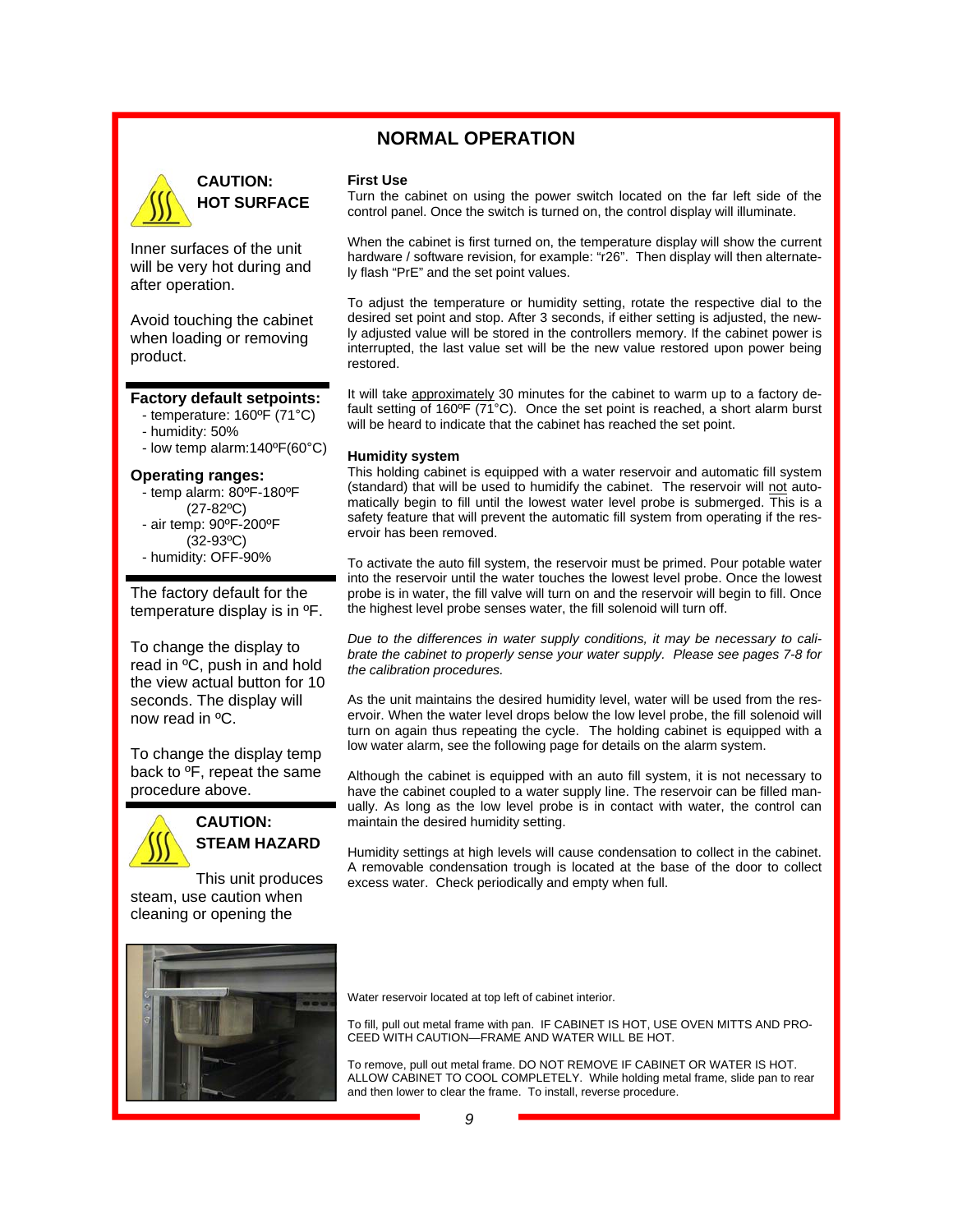### **NORMAL OPERATION (CONT)**



Inner surfaces of the unit will be very hot during and after operation.

Avoid touching the cabinet when loading or removing product.

The LO / H2O alarm can be silenced by pressing the alarm off button or by adding water to the reservoir.

If the alarm off button is pressed and no water is added, the alarm will sound again after 5 minutes.



**CAUTION: WATER HAZARD** 

A water trough is located at the base of the door to collect condensation. Make sure to periodically check and empty it regularly to avoid overflow. The trough can be removed and emptied by simply sliding it off the bolts at the base of the door.



#### *Factory default setpoints:*

- temperature: 160ºF (71ºC)
- humidity: 50%
- low temp alarm: 140ºF (60ºC)
- high temp alarm: 240ºF (115ºC)
- temp alarm: ON
- humidity alarm: ON

#### **Low temperature alarm**

The cabinet is equipped with a low temperature alarm feature. When the alarm is active, the temperature display will indicate "*LO*" and then "*TEMP*" and the audible alarm will sound. To silence the alarm, press the "*alarm off"* button. If the actual temperature is still below the low temperature alarm set point after 5 minutes, the alarm will sound again.

This alarm can be triggered by the door being left open, product that is much colder than the temperature set point being placed in the cabinet or due to a malfunction of the heating system.

To change the low temperature alarm set point, press and hold the "*alarm off"*  button while adjusting the temperature set point knob to the new desired value. *Due to food safety concerns, the low temperature alarm should never be set below 140 degrees F (60°C).* After 3 seconds, the controller will accept the new set point. The new value will be stored in the controller memory until the next time the value is changed.

The audible alarm for low cabinet temperature can be turned off. The factory default is *ON*. To enter into the adjustment mode, push in and hold the "*alarm off"* button until the alarm sounds. The display will read either (*ON or OFF*). To change the status, push the temperature knob, which will function as a toggle switch to select between *ON* or *OFF*. After 10 seconds, the controller will accept the desired audible alarm function (either *ON* or *OFF*). If *OFF* is selected, the temperature display will still indicate "*LO*" and "*TEMP*" if the low temp alarm is tripped.

#### **Low Water Alarm**

The cabinet is equipped with a low water alarm feature. When water drops below the low level probe, the control cuts power to the heating element used to produce steam. If the water level is below the low probe for more than 5 minutes, an audible alarm will sound and the humidity display will indicate "*LO*" and then "*H2O*". This alarm can be triggered by a lack of water supply or due to a malfunction of the humidity system.

The humidity display will normally show the set point value. To display the actual humidity value, press the knob located next to the humidity display. The actual temperature and humidity values will be displayed for 5 seconds and then revert back to the respective set point values. To display only the actual temperature or humidity, push in the respective adjustment knob.

The audible alarm for low humidity can be turned off. The factory default is *ON*. To enter into the adjustment mode, push in and hold the (*alarm off*) button until the alarm sounds. The display will read either (*ON* or *OFF*). To change the status, push the humidity knob, which will function as a toggle switch to select between *ON* or *OFF*. After 10 seconds, the controller will accept the desired audible alarm function (either *ON* or *OFF*). If *OFF* is selected, the humidity display will still indicate "*LO*" and "*H2O*" if the low water alarm is tripped.

#### *Operating ranges:*

- -temperature: 90-200ºF (32-93ºC) -temp alarm: 80-180ºF (27-82ºC)
- -relative humidity: Off 90%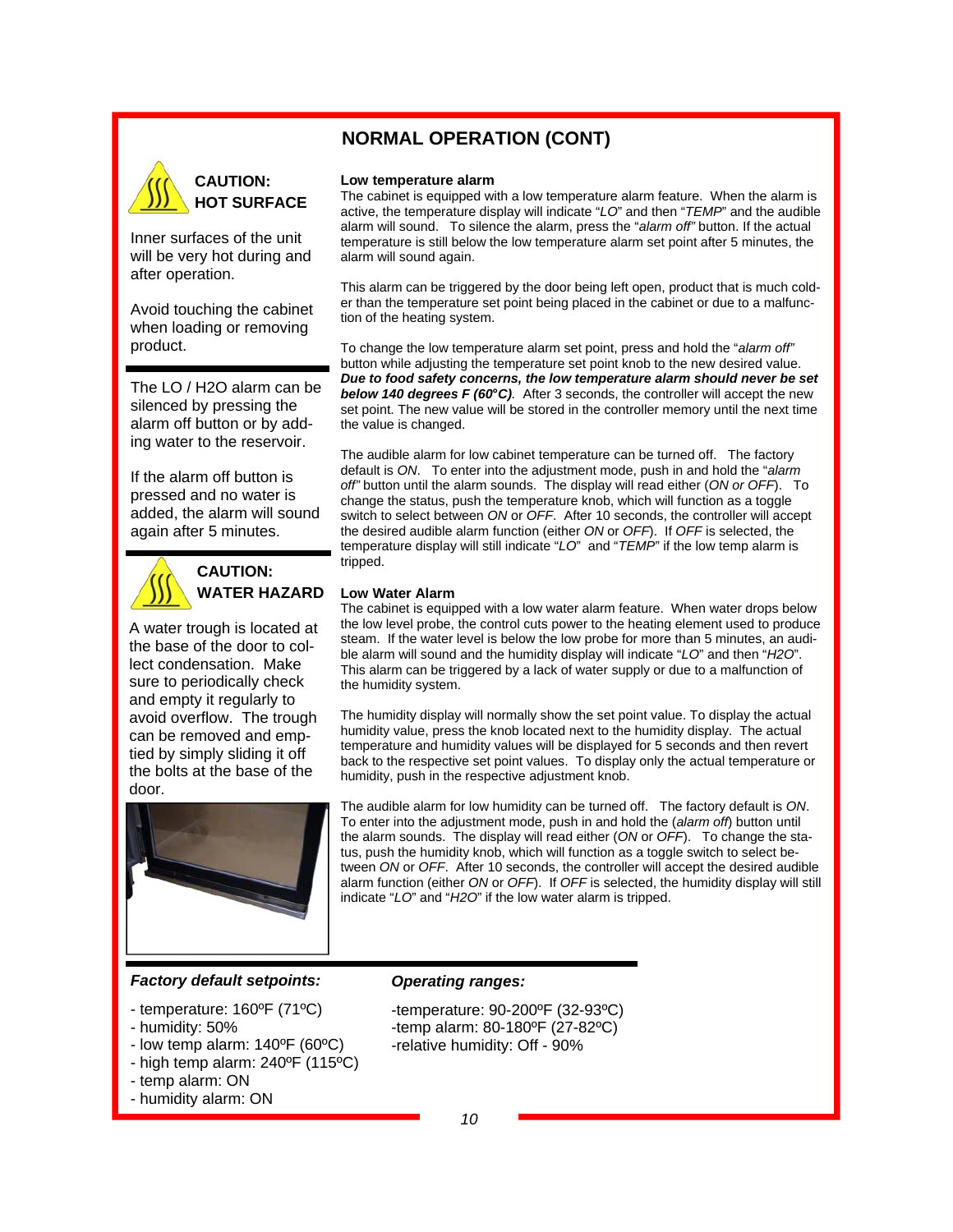|                                                                            | <b>PRODUCT</b><br>(Uncovered Food, except where<br>noted) | <b>SET TEMPER-</b><br><b>ATURE</b><br>$(^{\circ}F/^{\circ}C)$ | <b>RELATIVE HUMIDITY</b><br>% | <b>MAXIMUM</b><br><b>TIME</b><br>(MINUTES) |
|----------------------------------------------------------------------------|-----------------------------------------------------------|---------------------------------------------------------------|-------------------------------|--------------------------------------------|
| <b>CAUTION: SAFE</b><br><b>FOOD HOLDING</b>                                | Bacon, Canadian                                           | 180°F / 82°C                                                  | 50%                           | 30                                         |
| <b>PRACTICES</b>                                                           | Bacon, Crisp                                              | $180^{\circ}$ F / 82 $^{\circ}$ C                             | <b>NONE REQUIRED</b>          | 30                                         |
| <b>RECOMMENDED</b>                                                         | <b>Baked Potato</b>                                       | 180°F / 82°C                                                  | 60%                           | 60                                         |
| Cooking food to a safe tem-                                                | <b>Biscuits</b>                                           | 170°F / 77°C                                                  | 20%                           | 60                                         |
| perature, holding at a tem-                                                | <b>Casseroles</b> (Covered)                               | 175°F/79°C                                                    | <b>NONE REQUIRED</b>          | 90                                         |
| perature of at least 140°F is                                              | <b>Chops, Sliced Meats</b>                                | $160^{\circ}F / 71^{\circ}C$                                  | 45%                           | 60                                         |
| critical in the prevention of<br>foodborne illness. Hold only              | Chicken, Fried                                            | 170°F / 77°C                                                  | <b>NONE REQUIRED</b>          | 30                                         |
| cooked, hot food at 140°F                                                  | <b>Chicken, Boneless Breasts</b>                          | $175^{\circ}F / 79^{\circ}C$                                  | 75                            | 60                                         |
| or higher. This cabinet is                                                 | Chicken Nuggets, Deep Fried                               | 190°F / 88°C                                                  | <b>NONE REQUIRED</b>          | 25                                         |
| not intended to cook or re-<br>heat food. Food must be at                  | Chicken, Pre-Cooked Grilled<br><b>Boneless Patties</b>    | $175^{\circ}$ F / 79 $^{\circ}$ C                             | 55                            | 90                                         |
| appropriate temperature                                                    | <b>Coffee Cakes</b>                                       | 170°F / 77°C                                                  | <b>MINIMAL</b>                | 60                                         |
| before being placed into                                                   | Cookies                                                   | 175°F/79°C                                                    | <b>NONE REQUIRED</b>          | 90                                         |
| cabinet.                                                                   | Crab Legs                                                 | $160^{\circ}F / 71^{\circ}C$                                  | 80%                           | 45                                         |
| COOK TO AT LEAST                                                           | Croissants                                                | 170°F / 77°C                                                  | 30%                           | 45                                         |
| 165°F Destruction of                                                       | Eggs                                                      | $160^{\circ}F / 71^{\circ}C$                                  | 90%                           | 45                                         |
| most bacteria<br>$165^{\circ}$ F                                           | Fish, Deep-Fried                                          | $170^{\circ}$ F / $77^{\circ}$ C                              | <b>NONE REQUIRED</b>          | 30                                         |
| $140^{\circ}$ F<br>HOLD at 140°F or higher Fish, Baked                     |                                                           | $155^{\circ}$ F / 68 $^{\circ}$ C                             | 80%                           | 45                                         |
|                                                                            | Fish, Broiled                                             | $155^{\circ}$ F / 68 $^{\circ}$ C                             | 70%                           | 45                                         |
| <b>DANGER ZONE: 41°F</b><br>$41^{\circ}F$<br>to 140°F Bacteria             | <b>French Toast</b>                                       | $165^{\circ}F / 74^{\circ}C$                                  | 30%                           | 60                                         |
| grow rapidly                                                               | <b>Gravies / Sauces</b>                                   | $170^{\circ}$ F / $77^{\circ}$ C                              | 85%                           | 45                                         |
|                                                                            | Hamburgers / Ground Meat Patties                          | 180°F / 82°C                                                  | 55%                           | 45                                         |
|                                                                            | <b>Hot Dogs</b>                                           | $180^{\circ}$ F / $82^{\circ}$ C                              | 70%                           | 90                                         |
|                                                                            | <b>Muffins</b>                                            | 170°F / 77°C                                                  | 20%                           | 60                                         |
|                                                                            | <b>Omelets</b>                                            | $160^{\circ}F / 71^{\circ}C$                                  | 90%                           | 30                                         |
|                                                                            | <b>Pancakes</b>                                           | $180^{\circ}$ F / $82^{\circ}$ C                              | 60%                           | 30                                         |
|                                                                            | Pasta                                                     | $175^{\circ}$ F / 79 $^{\circ}$ C                             | 75%                           | 60                                         |
|                                                                            | <b>Pastries</b>                                           | $165^{\circ}F / 74^{\circ}C$                                  | 20%                           | 30                                         |
|                                                                            | Pizza (uncovered)                                         | $180^{\circ}$ F / $82^{\circ}$ C                              | 10%                           | 30                                         |
|                                                                            | Pizza (boxed)                                             | $180^{\circ}$ F / $82^{\circ}$ C                              | <b>NONE REQUIRED</b>          | 60                                         |
|                                                                            | Poppers, Deep Fried                                       | $190^{\circ}$ F / 88 $^{\circ}$ C                             | NONE REQUIRED                 | 25                                         |
|                                                                            | Poultry, Whole, bone-in                                   | 175°F / 79°C                                                  | 55%                           | 60                                         |
|                                                                            | Poultry, Cut-up, bone-in                                  | 175°F / 79°C                                                  | 75%                           | 60                                         |
|                                                                            | <b>Ribs</b>                                               | 175°F / 79°C                                                  | 60%                           | 90                                         |
|                                                                            | Rice                                                      | 175°F / 79°C                                                  | 70%                           | 30                                         |
|                                                                            | Roasts / Bone-in Meats                                    | $165^{\circ}F/74^{\circ}C$                                    | 60%                           | 90                                         |
| NOTE: Times and temperatures<br>observed in a test kitchen environ-        | Sausage                                                   | 180°F / 82°C                                                  | 50%                           | 90                                         |
| ment. Times and temperatures                                               | Shrimp / Shellfish                                        | $150^{\circ}$ F / 66 $^{\circ}$ C                             | 80%                           | 60                                         |
| may vary, depending on initial food<br>quality, initial cooked temperature | Soups (broth)                                             | 185°F / 85°C                                                  | <b>NONE REQUIRED</b>          | 90                                         |
| and user expectations of accepta-                                          | Tortillas (soft)                                          | 180°F / 82°C                                                  | 70%                           | 60                                         |
| ble food quality.                                                          | Vegetables                                                | 175°F / 79°C                                                  | 70%                           | 45                                         |

### **FOOD HOLDING GUIDE**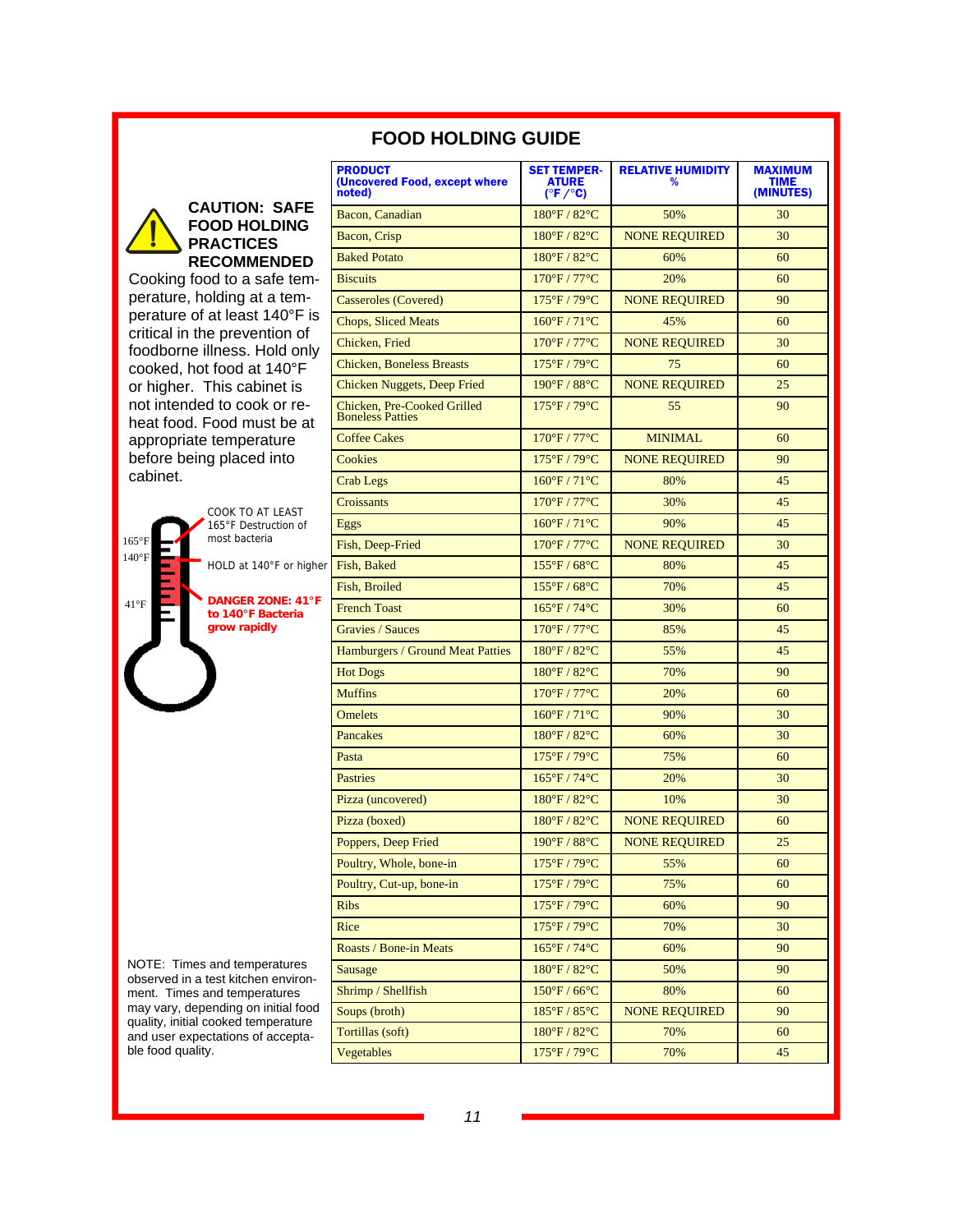### **DAILY CLEANING PROCEDURES**



Disconnect appliance from electric power before cleaning.

### **CAUTION: HOT SURFACE**

Exposed surfaces can be hot to the touch and may cause burns. Allow appliance to cool before cleaning.

- - **IMPORTANT:**  DO NOT spill or pour

water into controls, control panel or wiring. Water damage is **not** covered by warranty.

### **CAUTION:**

Cabinet generates steam, use caution when opening doors to clean unit.



### **CAUTION:**

Beware of sharp edges with sheet metal during cleaning process.

- 1. After all food products have been removed from the cabinet, turn the power switch to "OFF" and allow the cabinet to cool.
- 2. Unplug the unit prior to any cleaning.
- 3. Remove and clean the water pan from the inside top of the cabinet. Caution, water may still be hot from prior use. A vinegar & water solution may be used to remove stubborn mineral deposits. Remove and clean the water drip pan mounted to the bottom of the door.
- 4. Remove the side heat duct and rack assemblies. Clean the inside of the unit as well as the removed parts. Reinstall when all parts are dry and clean.
- 5. Inspect and clean the areas where there are vents or filters, making sure no water gets into the internal controls or electrical areas of the cabinet.
- 6. Plastic control panel should be washed with a clean damp cloth and chlorine-free detergent. Rinse thoroughly with clean damp cloth and allow to dry. Do not use abrasive cleaners, waxes, car polish, or substances containing strong aromatic solvents or alcohol.



### **CAUTION:**

 Cleansers, detergents, degreasers, sanitizers, or bleaching agents that contain chlorides or phosphates will cause permanent damage to stainless steel products. The damage appears as pits, eruptions, voids, small holes, severe discoloration or dulling of the metal finish.

Water with high chloride content can also damage stainless steel. If unsure of your water quality, we recommend you have it tested. THIS DAMAGE IS PERMANENT, COSTLY TO REPAIR, AND IS NOT COVERED BY THE WARRANTY.

| <b>Purpose</b>                  | <b>Frequency</b>             | <b>Cleaning Agent</b>                                | <b>Method of Application</b>                                                                                                                                                        |
|---------------------------------|------------------------------|------------------------------------------------------|-------------------------------------------------------------------------------------------------------------------------------------------------------------------------------------|
| Routine<br>cleaning             | Daily                        | Soap, ammonia<br>detergent and water                 | Sponge with cloth, rinse with clear water<br>and wipe dry.                                                                                                                          |
| Smears/<br>Fingerprints         | As<br>needed                 | Stainless steel cleaner<br>or similar products       | Rub with soft cloth as directed on package.<br>Rub in direction of grain of stainless steel.<br>Do not use on vinyl trim.                                                           |
| Stubborn<br>spots and<br>stains | Daily<br><b>as</b><br>needed | Any chloride-free<br>or<br>phosphate-free<br>cleaner | Apply with damp sponge or cloth. Rub in<br>direction of grain of stainless steel. Rinse<br>thoroughly, especially if cleaner contains<br>chlorine bleach, do not use on vinyl trim. |
| Hard water<br>spots             | Daily<br>as needed           | Vinegar                                              | Swab with cloth.<br>Rinse with water and wipe dry.                                                                                                                                  |

#### **RECOMMENDED TIPS FOR CLEANING STAINLESS STEEL**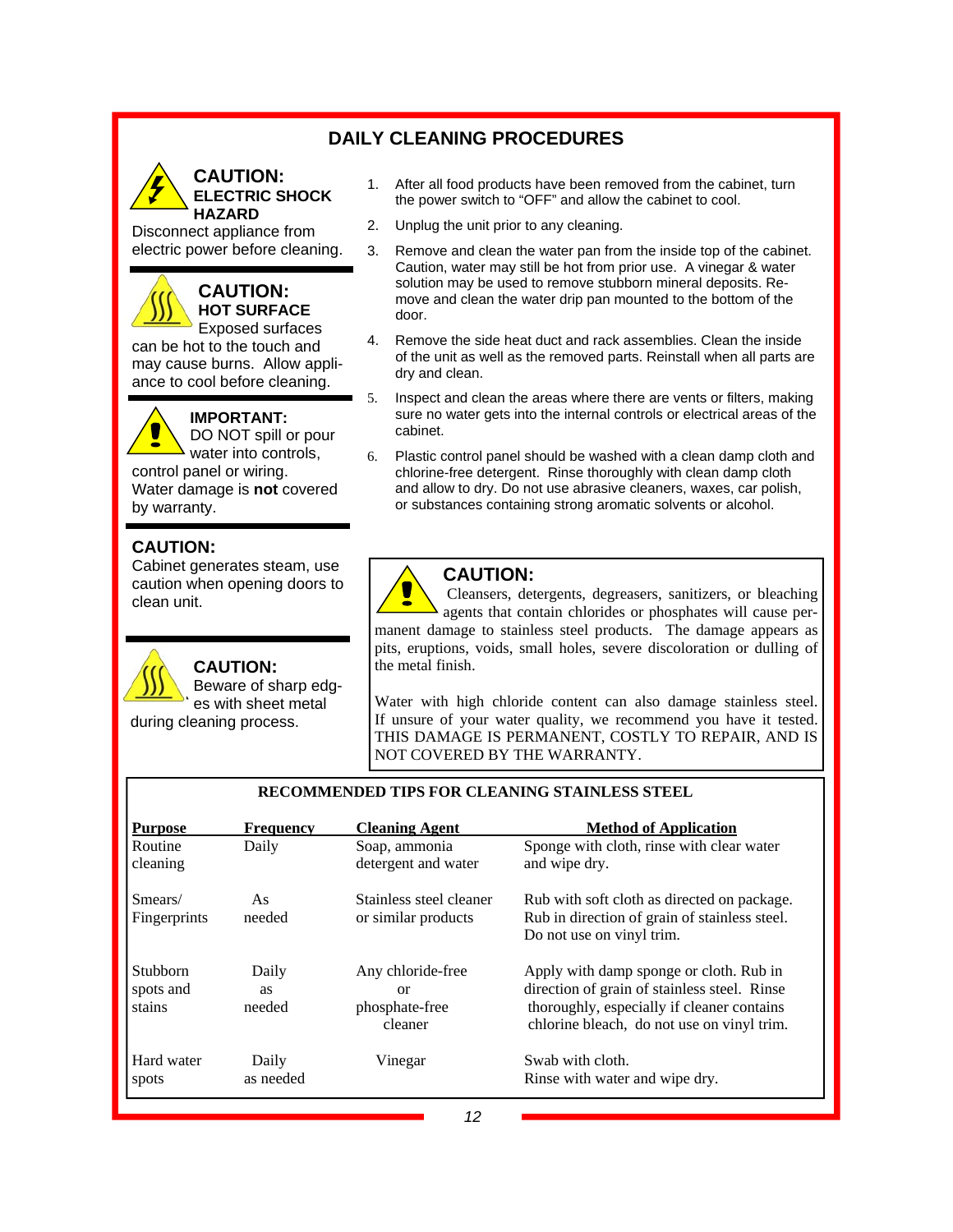### **CABINET MAINTENANCE**



### **WARNING:**

**CASTERS** 

Caster bearings are equipped with Zerk grease fittings so that they may be easily lubricated with a grease gun. Lubricate bearings at least once every six months.

#### **REPLACING THE DOOR GASKET**

- 1. Remove the screws located under the gasket on the cabinet.
- 2. Remove the gasket and discard.
- 3. Install the new gasket and replace the screws.

### **REVERSING THE DOOR**

Reversing the door takes about 30 minutes & requires two people.

- 1. Using a small screwdriver, pry off the hinge covers and set aside. Removing the covers will allow access to the inside hinge screws. Remove the three screws that hold each hinge to the cabinet. DO NOT REMOVE THE SCREWS THAT HOLD THE HINGES TO THE DOOR. Remove the door, taking care not to let it fall.
- 2. Remove the door strike plate and screws adjacent to the door opening on the cabinet. Reinstall door strike plate and screws on opposite side of the cabinet.
- 3. Screw hinges onto opposite side of the door.
- 4. With the help of another person, hold door up to the cabinet and attach with the screws removed in step one. Before tightening the screws, be sure the door is flush, level and square. Replace the hinge covers.

ly closed. Serious damage to hinges and door may result if bumped into tables, walls, or other equipment when the doors are open.

while the cabinet is turned on or heated. Turn off the power and wait for the cabinet to cool

**CAUTION:**

Do not move cabinet unless door is secure-

to room temperature.

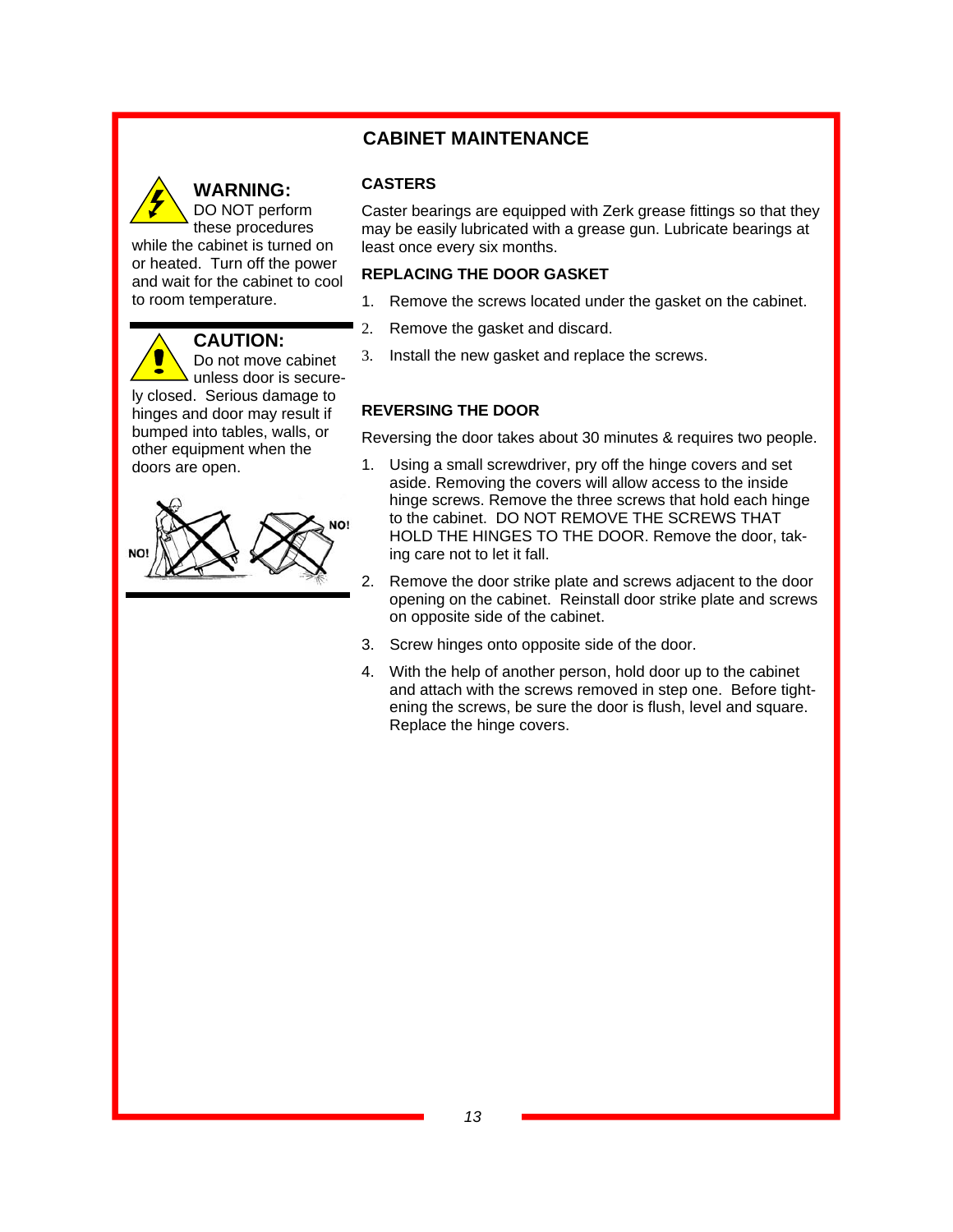

*HL10 SERIES WITH DIGITAL CONTROL* 

HL10 SERIES WITH DIGITAL CONTROL

*14*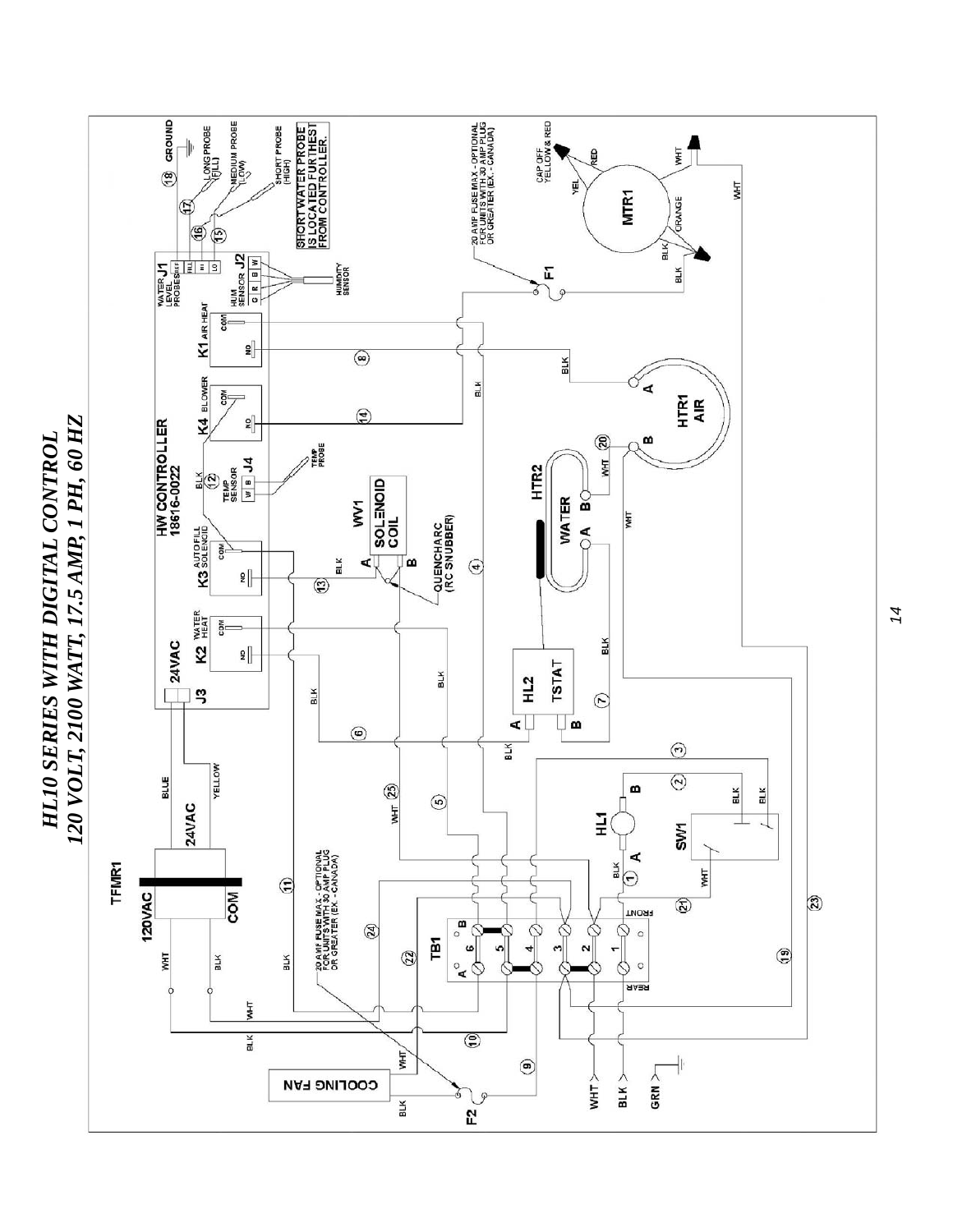*240 VOLT, 2400 WATT, 10 AMP, 1 PH, 50/60 HZ*  240 VOLT, 2400 WATT, 10 AMP, 1 PH, 50/60 HZ *HL10 SERIES WITH DIGITAL CONTROL*  HL10 SERIES WITH DIGITAL CONTROL



*15*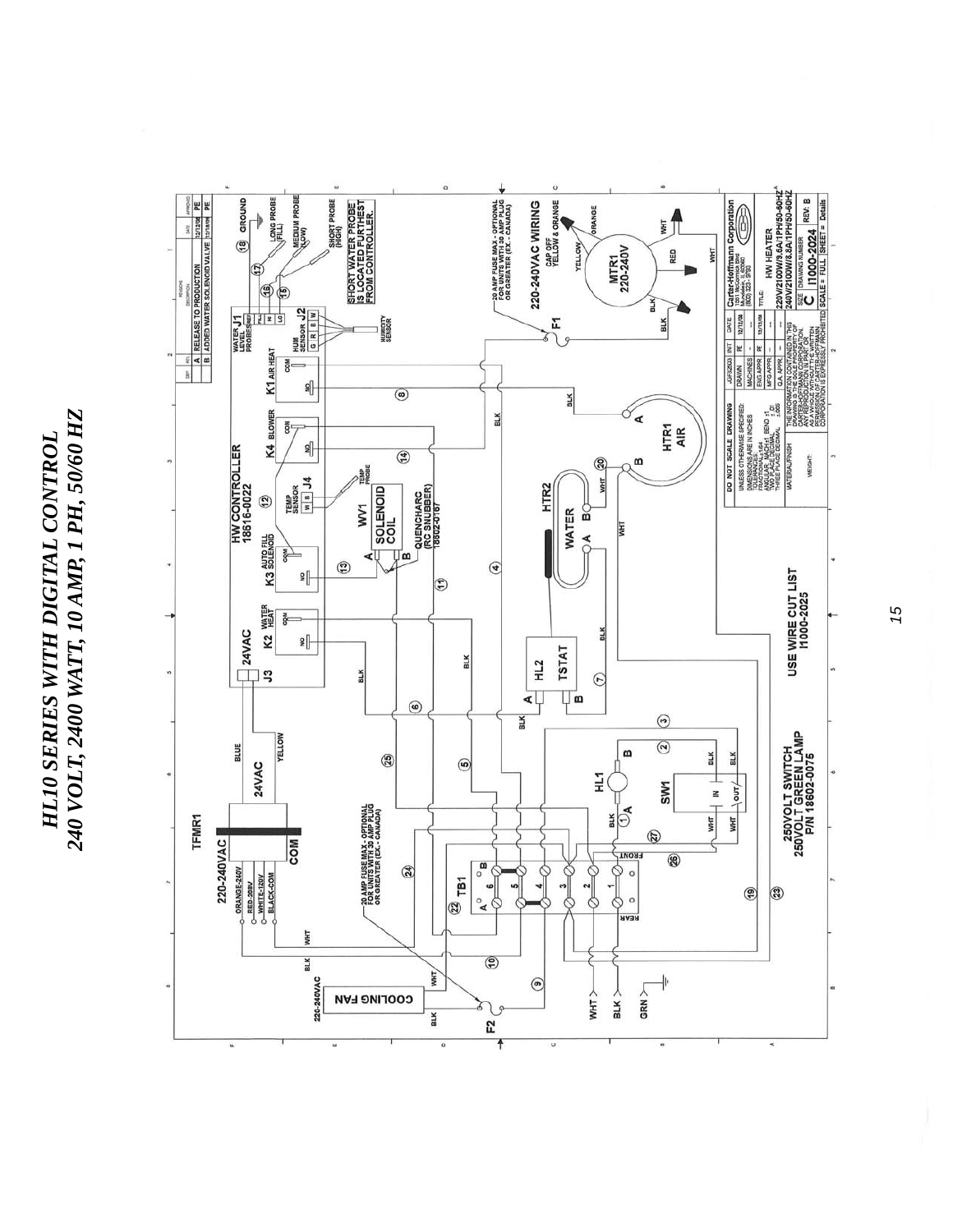| <b>TROUBLESHOOTING GUIDE</b>                     |                                              |                                                                                          |  |  |  |
|--------------------------------------------------|----------------------------------------------|------------------------------------------------------------------------------------------|--|--|--|
| <b>SYMPTOM</b>                                   | <b>POSSIBLE CAUSE</b>                        | <b>SUGGESTED REMEDY</b>                                                                  |  |  |  |
|                                                  |                                              |                                                                                          |  |  |  |
| No power on display                              | Not plugged in or circuit breaker<br>tripped | Check or reset circuit breaker<br>Connect to proper receptacle                           |  |  |  |
|                                                  | Power cord damaged                           | Check - replace if required                                                              |  |  |  |
|                                                  |                                              |                                                                                          |  |  |  |
|                                                  | Power switch damaged or defective            | Check - replace if required                                                              |  |  |  |
| Food dries out too<br>quickly                    | Operation where product temp is too<br>high  | Check product temps going into<br>holding cabinet                                        |  |  |  |
|                                                  | Control incorrectly set or defective         | Check proper operation or calibration<br>of control                                      |  |  |  |
| Unit is on, motors<br>are running but no<br>heat | Internal wiring error                        | Call service technician                                                                  |  |  |  |
|                                                  | Element hi-limit trip / defective            | Call service technician                                                                  |  |  |  |
| Takes too long to<br>get to temperature          | Improper voltage                             | Call service technician to verify<br>incoming voltage matches cabinet<br>specifications. |  |  |  |
| Unit is hot                                      | Internal wiring error                        | Call service technician                                                                  |  |  |  |
| but low or no airflow                            | Circulation motor has quit                   | Call service technician                                                                  |  |  |  |
|                                                  | Improper voltage                             | Call service technician to verify<br>incoming voltage matches cabinet<br>specifications. |  |  |  |
|                                                  |                                              |                                                                                          |  |  |  |

### **NOTE:**

The technical content of this manual, including any wiring diagrams, schematics, parts breakdown illustrations and / or adjustment procedures, is **intended for use ONLY by qualified technical personnel**.

### **NOTE:**

For warranty service, call Carter-Hoffmann direct at 800-323-9793 for authorization, we will dispatch the nearest authorized service agency.